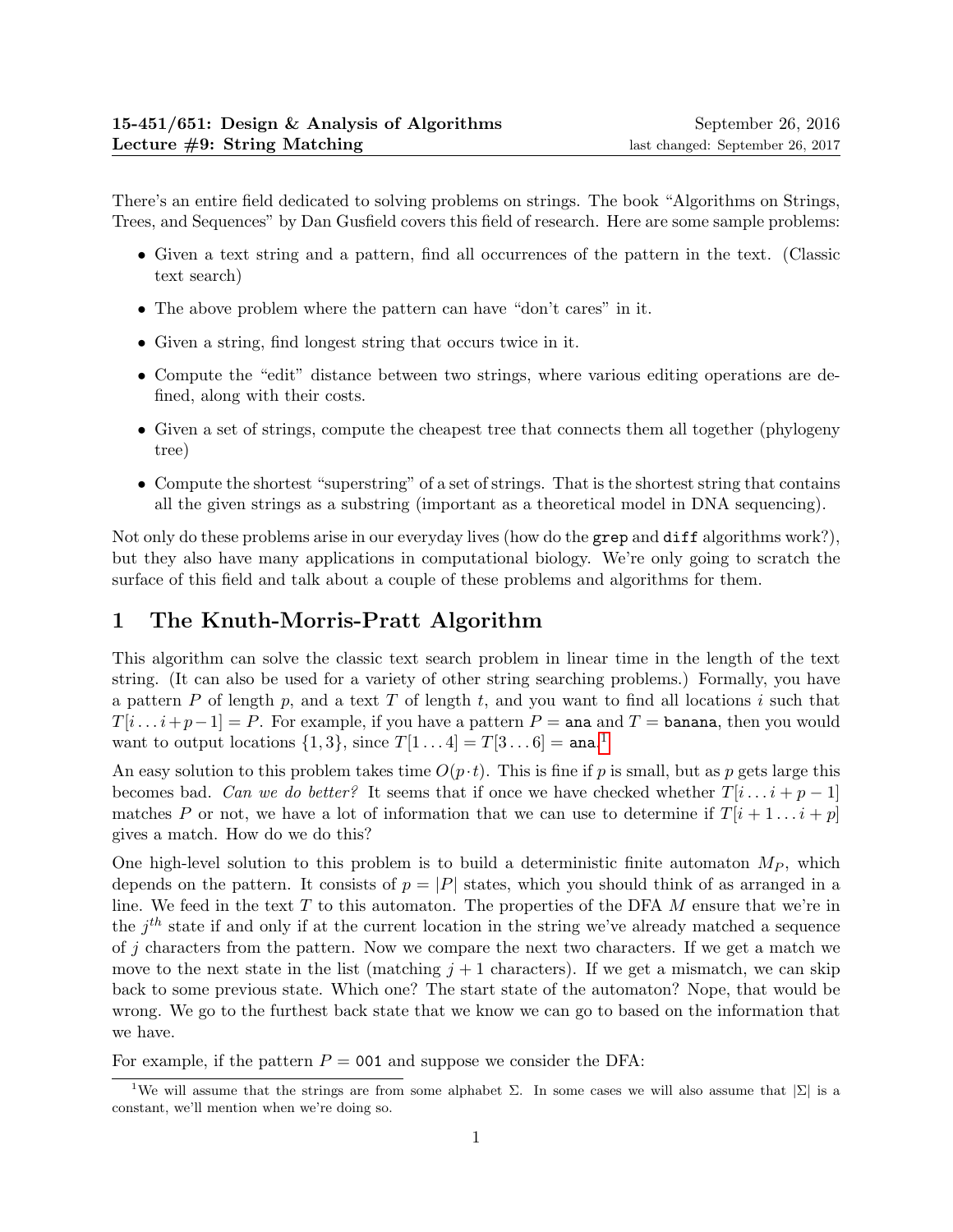

We would reach the final state (the one with the double circle) exactly when we have seen the pattern. This would allow us to find the first occurrence of pattern  $P$  in the text  $T$ . And in order to find all the occurrences of  $P$ , we could alter the DFA slightly to get this one:



We could output the current location in  $T$  every time we hit the final state, and then output all occurrences of  $P$  in the text  $T$ .

Another example: if  $P = 01101$  then we'd build



Clearly, once we have the DFA  $M_P$ , it takes just  $O(t)$  time to feed the text T to the DFA, and record the locations in T when we reach the final state. If it takes us  $f(P)$  time to build the DFA, the total run-time of the search algorithm would be  $f(P) + O(t)$ . It is easy to construct the DFA in time  $O(p^3|\Sigma|)$ , where recall that  $\Sigma$  is the alphabet. However, the algorithm of Knuth, Morris, and Pratt<sup>[2](#page-1-0)</sup> suggests a way to compute the DFA in only  $O(p|\Sigma|)$  time. The DFA is of size  $O(p|\Sigma|)$ , so this is optimal. In fact, their algorithm goes even further. While it is not presented as such, it can be viewed as building a related DFA-like automaton of size  $O(p)$  (independent of the size of alphabet size  $\Sigma$ ) that can be used for the string matching problem in  $O(t)$  time.

#### 1.1 A Fast Construction of a DFA

OK, so how did we really construct the DFA? For a pattern  $P = s_0 s_1 s_2 \dots s_{p-1}$ , let  $P_k$  denote the prefix  $s_0s_1 \ldots s_k$ . We have one state  $q_k$  for each prefix  $P_k$ . Suppose we are at state  $q_k$ . Now we want to see where to go when we see the character c after this. (Let  $P_k \circ c$  denote the string  $s_0s_1 \ldots s_kc$ .) If  $c = s_{k+1}$ , then we go to the state  $q_k$  corresponding to  $P_{k+1} = s_0s_1 \ldots s_ks_{k+1}$ .

But suppose  $c \neq s_{k+1}$ . Where could the next match begin? Here's a picture of the situation after a mismatch at  $k + 1$ :

<span id="page-1-0"></span> $2$  The historical notes in the [original paper](http://dx.doi.org/10.1137/0206024) are interesting to read. Also, the *dramatis personae* may be familiar to you: Jim Morris is a professor of computer science here at Carnegie Mellon. He was Dean of the School of Computer Science from 1999-2004. Both Don Knuth and Vaughan Pratt are professors of computer science at Stanford. Don Knuth's books The Art of Computer Programming have been super-influential for the field, and he also developed the TEX typesetting system which has been used to create this document. He won the Turing Award in 1974. Vaughan Pratt was one of the authors of the deterministic median finding algorithm (along with Manuel Blum, Bob Floyd, Ron Rivest and Bob Tarjan); he also gave the proof you saw that Primes is in NP.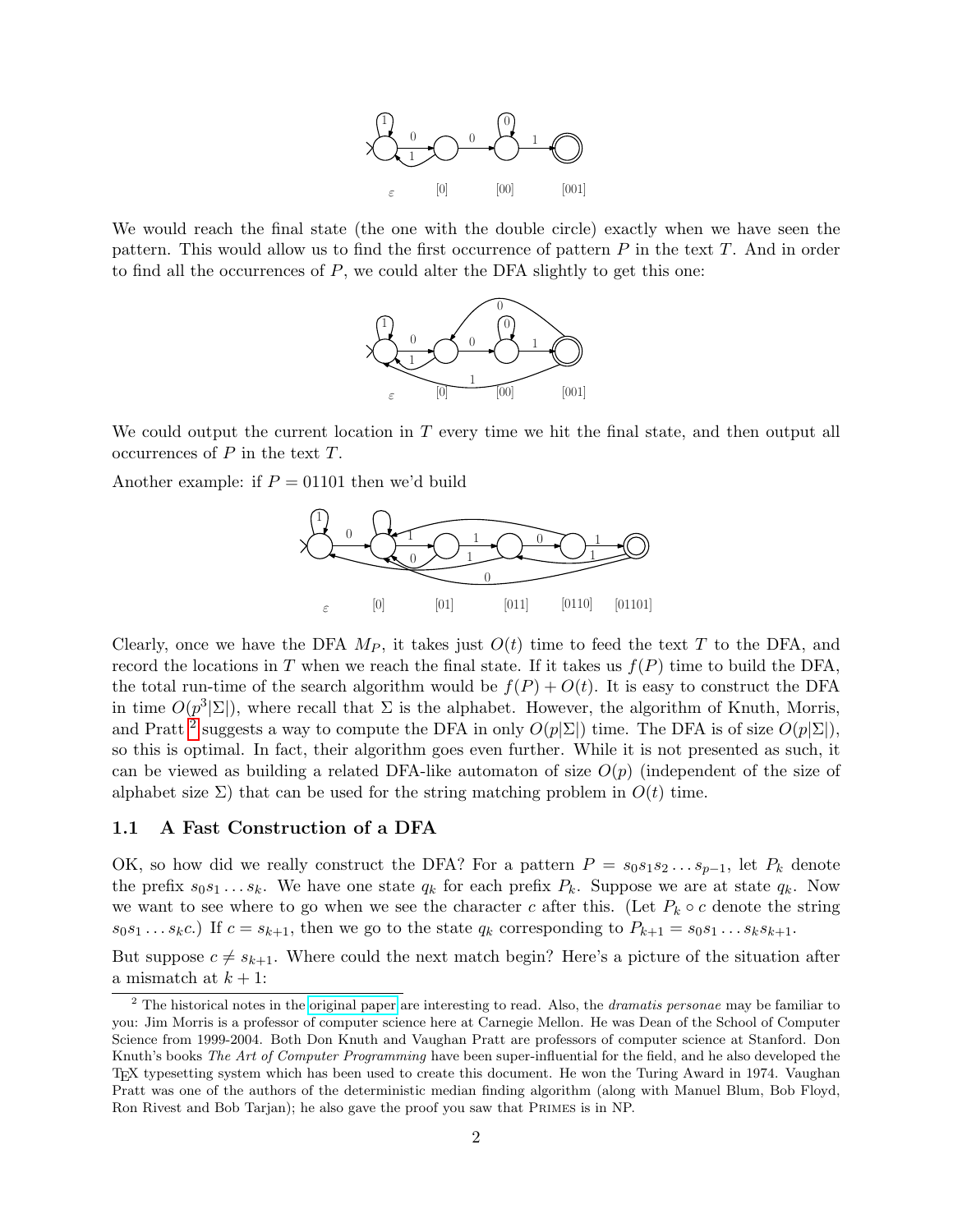

If a match were to start someplace in the region currently matched to  $P$  then:

- that match would start with a prefix of  $P$  (since all matches start that way), and
- that prefix would have to match in  $T$  up to  $k$ .

Such a string is marked as the shaded  $x$  region in the figure above. We want the *longest* such region so that we don't skip over a match in  $T$ . This means we need to find the *prefix* of  $P$  that corresponds to the longest suffix of  $P_k$ . That is, we need to find what is the fewest characters that we can drop from the beginning of  $P_k$  to get something that looks like a prefix of P again.

To see some examples of this, let us compute an array memo[] which records:

• memo[k] = the length of the longest proper suffix of  $P_k$  which is also a prefix of P.

Note we require a proper suffix, since we already know that the full suffix of  $P_k$  doesn't match. Let's do an example. Suppose s is the string "1110111101". Here is memo:

i 0 1 2 3 4 5 6 7 8 9 ---------------------------------------------------- memo[i] 0 1 2 0 1 2 3 3 4 5

Let's see how we got these numbers. Consider memo[1]:

s1..s1 = 1 (s0 is the first char of string) s = 1110111101

The match is of length 1 so memo[1]=1. All the suffixes we consider start at index 1 since we require proper suffixes.

 $s1..s2 = 11$ s = 1110111101

The match is of length 2 so memo $[2]=2$ .

 $s1..s3 = 110$ s = 1110111101 (shifted to show no match)

No match so memo $[3]=0$ 

 $s1..s4 = 1101$  $s = 1110111101$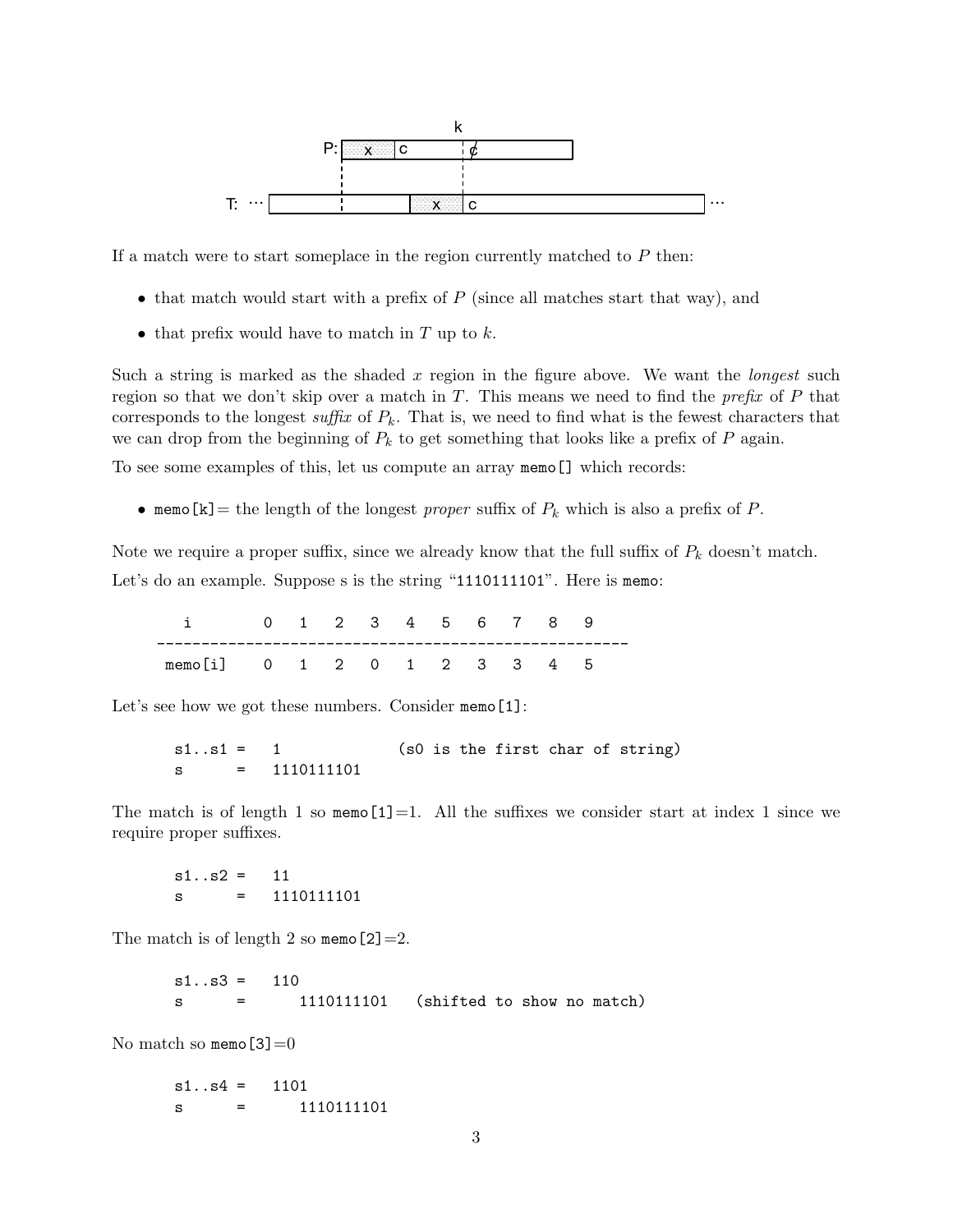One match, so memo $[4]=1$ .

 $s1..s5 = 11011$ s = 1110111101

Again a match so memo $[5]=2$ .

 $s1..s6 = 110111$ s = 1110111101

Again a match so memo $[6]=3$ .

s1..s7 = 1101111 s = 1110111101

The length of the match is 3 so memo[7]=3.

 $s1..s8 = 11011110$ s = 1110111101

memo $[8] = 4$ .

s1..s9 = 110111101 s = 1110111101

memo $[9] = 5$ .

Got it? Good.

## 1.2 Using the memo array for faster matching

The main idea is that memo gives us a compact representation of the DFA, except slightly simplified to have only 2 edge types: match and mismatch. Match edges just go from  $q_i$  to  $q_{i+1}$ , while memo gives the mismatch edges. Here's the pseudocode:

```
char[] T = "whatever text to search is";
// Assume strings are 1-indexed
int j = 0; \frac{1}{2} // position in pattern
for (int i=1; i \leq T.length; i++) {
   while (j > 0 && T[i] != P[j+1]) j = \text{memo}[j]; // mismatch edge
   if (T[i] == P[j+1]) j++; // match edge
   if (j == n) { // end state
      System.out.println("match found at "+(i-n+1));
      j = \text{memo}[j];}
}
```
Some notes: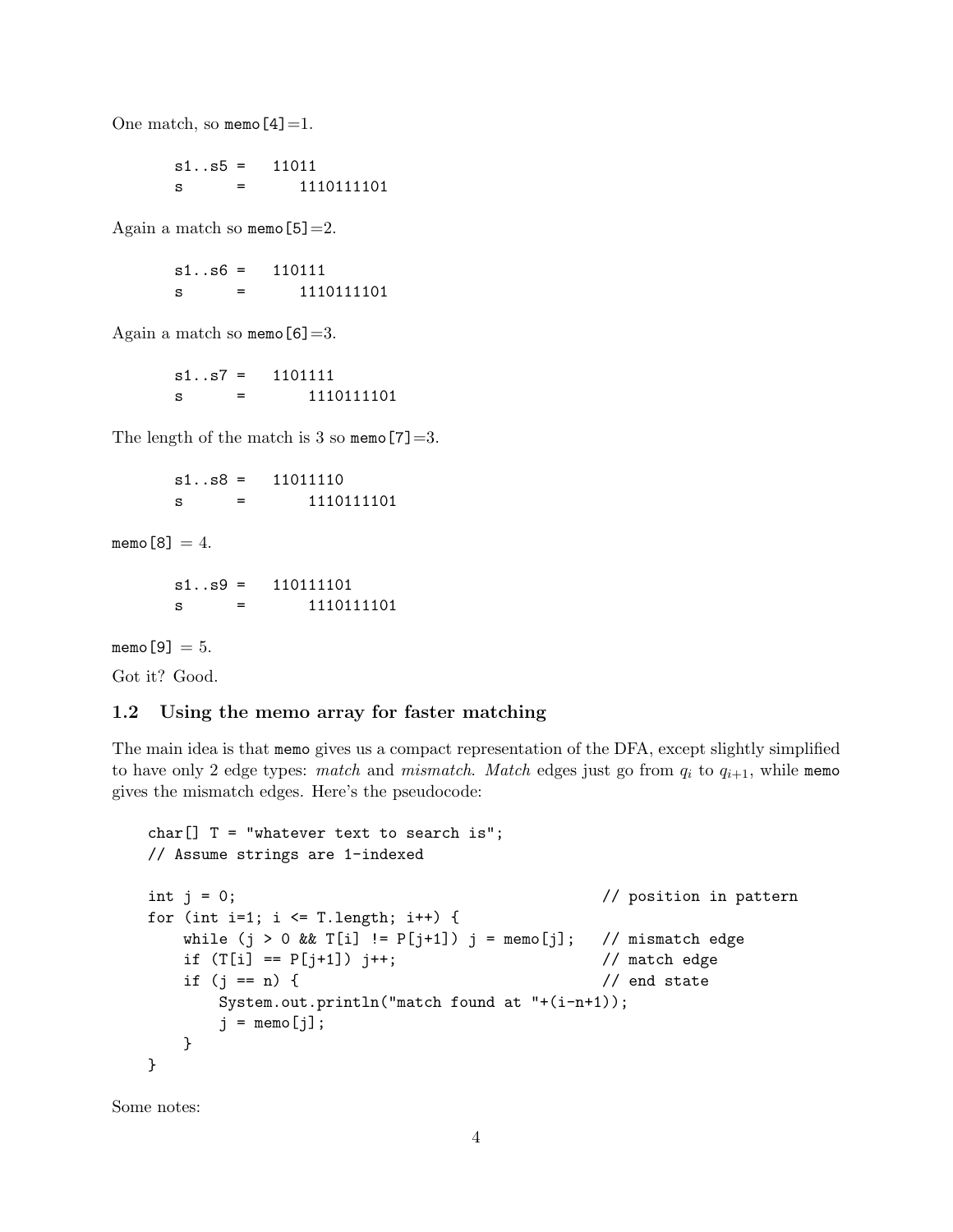- When  $j = 0$  and we continue to mismatch, nothing in the body of the for loop will happen, and we will just be scanning T by incrementing i.
- Why do we execute j = memo[j] after we find a match? Because you can think of falling off the end of P as a mismatch between  $\Diamond$  and T.

Here's a picture to help understand the while loop:



Why is the algorithm correct? It's simulating a simplified DFA for  $P$ . Each time there is a mismatch,  $P$  is shifted by the *least* amount for which a match could continue at i. So no matches will be missed.

How fast is it? The running time of the algorithm is linear. Each iteration of the inner 'while' loop decreases  $j$  (all the mismatch DFA edges point backward). Each iteration of the outer loop increases i and increases j by at most 1. Consider the quantity  $q = 2i - j$ . This increases for every bit of work the algorithm does: e.g.

- in the while loop, i is constant while j decreases  $\implies q$  increases for each bit of work the while loop does.
- in the for loop if both i and j are incremented, q increases by 1. (This is why we use  $2i$ instead of i in q.) If i is incremented, and j stays the same or decreases, then q increases by at least 2.

Finally, q is bounded between 0 (j can't get ahead of i) and  $2m$  ( $m \ge i, j \ge 0$ ). j will never get ahead of  $i$  since  $j$  is only incremented when  $i$  is.

### 1.3 Computing memo

Last step: How do we compute memo quickly? Because once it is computed, the actual matching takes time  $O(|T|)$ , if we can compute memo in time  $O(|P|)$ , we will achieve a total runtime of  $O(|T| + |P|)$ , which is linear in the input size. In fact, we can do this. Here's the code:

```
char[] P = "test"; // the pattern// Assume strings are indexed starting from 1
```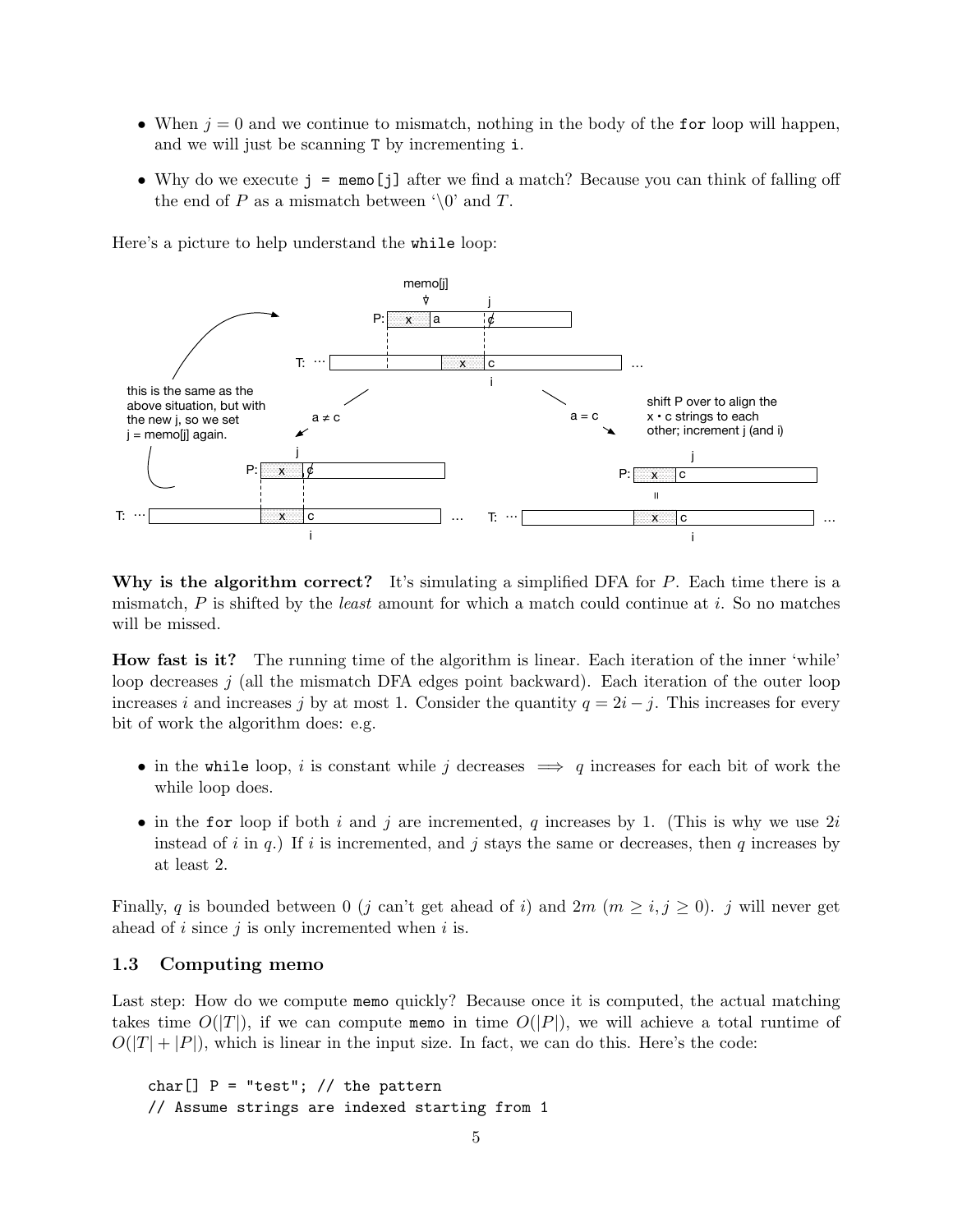```
int n = P.length;
int[] memo = new int[n+1];
/* memo[i] will store the length of the longest prefix of P
    that matches the tail of P2...P1 */
int j=0;
for (int i=2; i \le n; i++) {
    while (j > 0 \& R[i] := P[j+1]) j = \text{memo[j]; // (*)}if (P[i] == P[j+1]) j++;
    memo[i] = i;}
```
This should look very familiar! It is essentially the match code we saw above but with  $T = P$ . Why should this make sense? When we are matching in  $T$ , we're always looking to extend the prefix of P that matches a tail of T. Using P in place of T does the same thing — we just have to record how long a prefix we matched (whereas in the match code, we only cared about full-length matches).

We again use the fact that  $j$  will never be ahead of  $i$ , so we will have already computed all the memo[x] that we need in the while loop for  $i$ .

The running time of computing memo is  $O(n)$  by the same argument as for the match.

## 2 Boyer-Moore

Another algorithm for string matching that is often very good in practice is Boyer-Moore. We'll go over it at a high level so we can see some of its unique features. The most common version of it runs in  $O(mn)$  time so it is not as good theoretically as KMP. But it often does much better than the worst case running time, and extensions exist to make it run in  $O(m + n)$  time.

Idea  $\#1$ : We will move the pattern P along text T from the left-to-right as before, but at each location where we put the pattern, we will compare  $P$  and  $T$  right-to-left.

Idea #2: Boyer-Moore will have two different rules for shifting the pattern by more than 1 character at a time. These heuristics will guarantee that no match will be missed, but they may not always apply.

### First Shift Heuristic: Bad Character Rule. Define:

•  $R_i(x)$  = position of the rightmost occurrence of character x before position i in the pattern P. So if  $P =$  "abaaab", then  $R_3(b) = 2$  and  $R_3(a) = 1$ .

**Bad Character Rule:** When a mismatch occurs at pattern position i against  $k$ :

$$
T: \frac{k}{\frac{a}{a}}
$$
\n
$$
P: \frac{x}{\frac{a}{a} + \frac{1}{i}}
$$
\n
$$
R_i(a) = R_i(T[k])
$$